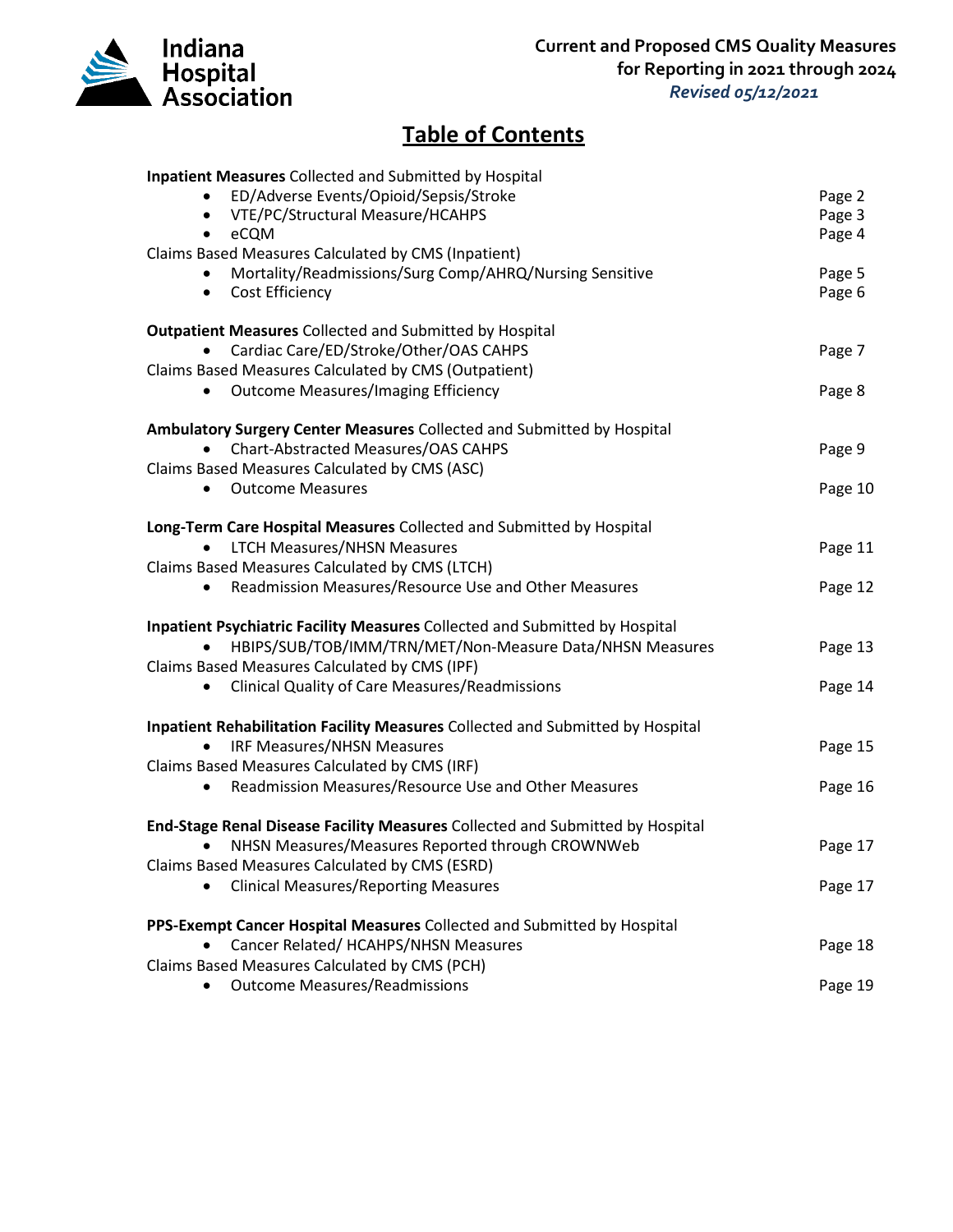

| <b>INPATIENT Current</b>                                                                                |                                            |                              |                             |                                            |                                                    |
|---------------------------------------------------------------------------------------------------------|--------------------------------------------|------------------------------|-----------------------------|--------------------------------------------|----------------------------------------------------|
| <b>Measures Collected and Submitted by Hospital</b>                                                     |                                            |                              |                             |                                            |                                                    |
|                                                                                                         | <b>HIQRP</b>                               |                              | <b>VBP</b>                  |                                            | <b>HITECH</b>                                      |
| <b>MEASURE</b><br>Bolded measures must be manually abstracted and<br>submitted to QualityNet quarterly. | <b>Reporting</b><br>effective date         | <b>Affects</b><br><b>APU</b> | Reporting<br>effective date | <b>Affects</b><br><b>Reimburse</b><br>ment | Promoting<br>Interopera<br>bility<br>Program       |
| <b>Emergency Department (ED)</b>                                                                        |                                            |                              |                             |                                            |                                                    |
| ED-2 Admit decision time to ED departure<br>time for admitted patients                                  | Jan 2012<br>End after<br>2019              | Remove<br>after FY<br>2021   |                             |                                            | <b>Yes</b><br>End<br>reporting<br>after CY<br>2023 |
| <b>Medication-Related Adverse Events</b>                                                                |                                            |                              |                             |                                            |                                                    |
| Hospital Harm - Severe Hypoglycemia eCQM                                                                |                                            |                              |                             |                                            | Available<br>for<br>reporting<br><b>CY 2023</b>    |
| Hospital Harm - Severe Hyperglycemia eCQM                                                               |                                            |                              |                             |                                            | Available<br>for<br>reporting<br><b>CY 2023</b>    |
| <b>Opioid-Related Measures</b>                                                                          |                                            |                              |                             |                                            |                                                    |
| Safe Use of Opioids - Concurrent Prescribing<br>eCQM                                                    | Optional<br>CY 2021<br>Required<br>CY 2022 | FY 2024                      |                             |                                            | Available<br>CY 2021                               |
| <b>Sepsis and Septic Shock</b>                                                                          |                                            |                              |                             |                                            |                                                    |
| <b>Severe Sepsis and Septic Shock:</b><br><b>Management Bundle Measure</b>                              | Oct 2015                                   | FY 2017                      |                             |                                            |                                                    |
| <b>Stroke</b>                                                                                           |                                            |                              |                             |                                            |                                                    |
| STK-2 Ischemic stroke patients discharged on<br>antithrombotic therapy                                  |                                            |                              |                             |                                            | Yes                                                |
| STK-3 Anticoagulation therapy for atrial<br>fibrillation/flutter                                        |                                            |                              |                             |                                            | Yes<br>End<br>reporting<br>after<br><b>CY 2023</b> |
| STK-5 Antithrombotic therapy by the end of<br>hospital day two                                          |                                            |                              |                             |                                            | Yes                                                |
| STK-6 Discharged on statin medication                                                                   |                                            |                              |                             |                                            | Yes<br>End<br>reporting<br>after<br>CY 2023        |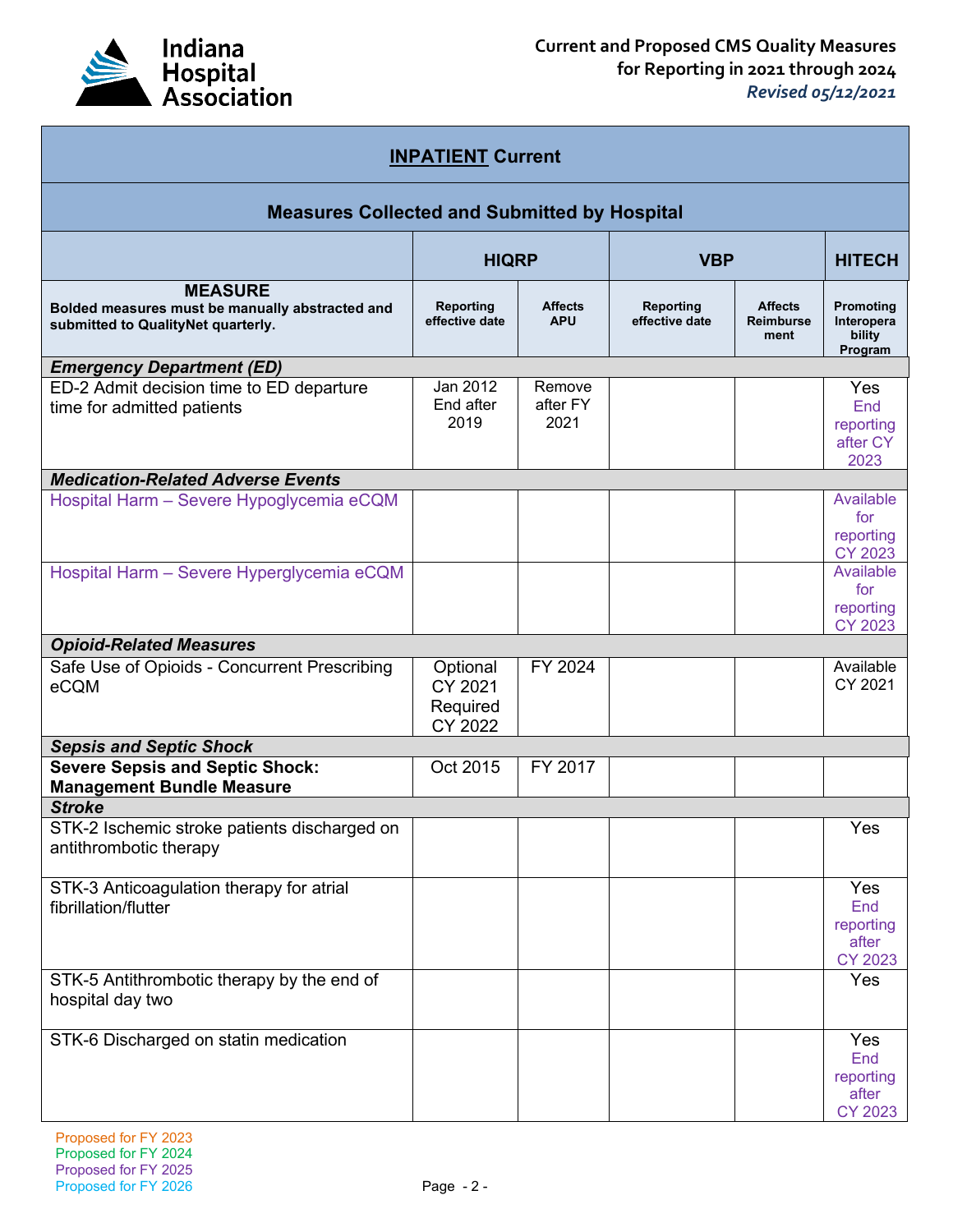

| <b>Venous Thromboembolism (VTE)</b>                                                                |                   |                            |                                |                              |                                             |
|----------------------------------------------------------------------------------------------------|-------------------|----------------------------|--------------------------------|------------------------------|---------------------------------------------|
| VTE-1 Venous thromboembolism Prophylaxis                                                           |                   |                            |                                |                              | Yes                                         |
| VTE-2 Intensive care unit VTE prophylaxis                                                          |                   |                            |                                |                              | Yes                                         |
| <b>Perinatal Care (PC)</b>                                                                         |                   |                            |                                |                              |                                             |
| PC-01 Elective delivery prior to 39<br>completed weeks of gestation (Aggregate<br>data submission) | Jan 2013          | FY 2015                    |                                |                              |                                             |
| PC-05 Exclusive breast milk feeding                                                                |                   |                            |                                |                              | Yes<br>End<br>reporting<br>after CY<br>2023 |
| <b>Structural Measure</b>                                                                          |                   |                            |                                |                              |                                             |
| <b>Maternal Morbidity</b>                                                                          | Oct 2021          | FY 2023                    |                                |                              |                                             |
| <b>Healthcare Associated Infections Reported to NHSN</b>                                           |                   |                            |                                |                              |                                             |
| <b>Central Line Associated Bloodstream Infection</b><br>Expand to include some non-ICU wards       | End after<br>2019 | Remove<br>after FY<br>2021 | Feb 2013<br>Expand<br>Jan 2017 | FY 2015<br>Expand<br>FY 2019 |                                             |
| <b>Surgical Site Infection</b>                                                                     | End after<br>2019 | Remove<br>after FY<br>2021 | Jan 2014                       | FY 2016                      |                                             |
| <b>Catheter-Associated Urinary Tract Infection</b><br>Expand to include some non-ICU wards         | End after<br>2019 | Remove<br>after FY<br>2021 | Jan 2014<br>Expand<br>Jan 2017 | FY 2016<br>Expand<br>FY 2019 |                                             |
| <b>MRSA Bacteremia</b>                                                                             | End after<br>2019 | Remove<br>after FY<br>2021 | Jan 2015                       | FY 2017                      |                                             |
| Clostridium Difficile (C. Diff)                                                                    | End after<br>2019 | Remove<br>after FY<br>2021 | Jan 2015                       | FY 2017                      |                                             |
| Healthcare Personnel Influenza Vaccination                                                         | Jan 2013          | FY2015                     |                                |                              |                                             |
| <b>COVID-19 Vaccination Coverage among</b><br><b>Healthcare Personnel</b>                          | <b>Oct 2021</b>   | FY2023                     |                                |                              |                                             |
| <b>Patients' Experience of Care</b>                                                                |                   |                            |                                |                              |                                             |
| <b>HCAHPS survey</b>                                                                               | Ongoing           | Ongoing                    | <b>July 2011</b>               | FY 2013                      |                                             |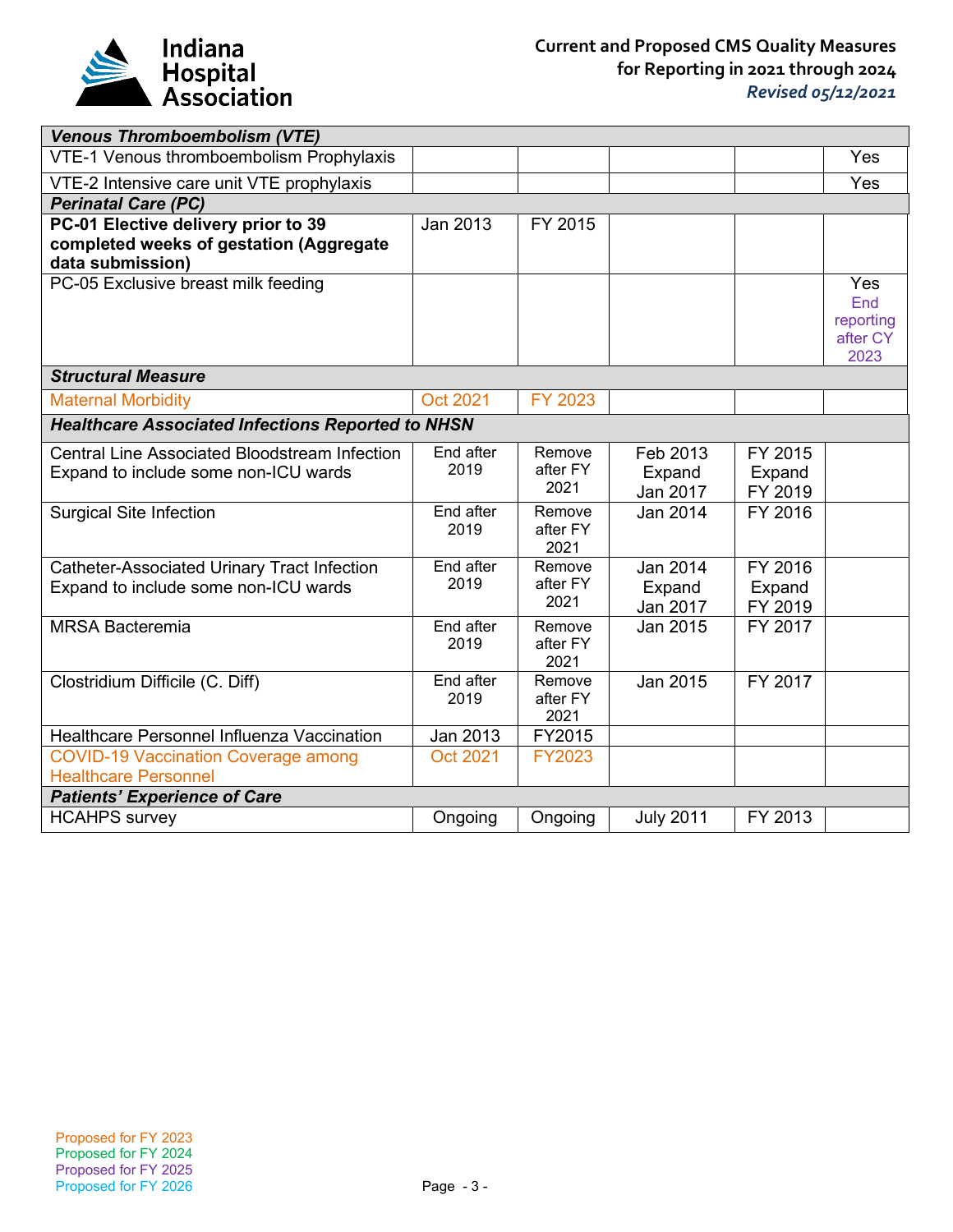

## **Reporting eCQMs**

For **FY 2021 payment determination** hospitals will be required to report on at least 4 electronic clinical quality measures from the available electronic inpatient clinical quality measures to meet the requirements of the Hospital IQR Program. Hospitals must submit data electronically for 1 self-selected quarter of 2019 by February 28, 2020. Meeting this requirement for the HIQRP will also meet the CMS Promoting Interoperability Program's requirement for eCQM reporting.

For **FY 2022 payment determination** hospitals will be required to report on at least 4 electronic clinical quality measures from the available electronic inpatient clinical quality measures to meet the requirements of the Hospital IQR Program. Hospitals must submit data electronically for 1 self-selected quarter of 2020 by February 28, 2021. Meeting this requirement for the HIQRP will also meet the CMS Promoting Interoperability Program's requirement for eCQM reporting.

For **FY 2023 payment determination** hospitals will be required to report on at least 4 electronic clinical quality measures from the available electronic inpatient clinical quality measures to meet the requirements of the Hospital IQR Program. Hospitals must submit data electronically for 2 self-selected quarters of 2021 by February 28, 2022. Meeting this requirement for the HIQRP will also meet the CMS Promoting Interoperability Program's requirement for eCQM reporting.

For **FY 2024 payment determination** hospitals will be required to report on the Safe Use of Opioid – Concurrent Prescribing eCQM and an additional 3 self-selected eCQMs from the available electronic inpatient clinical quality measures to meet the requirements of the Hospital IQR Program. Hospitals must submit data electronically for 3 self-selected quarters of 2022 by February 28, 2023. Meeting this requirement for the HIQRP will also meet the CMS Promoting Interoperability Program's requirement for eCQM reporting.

For **FY 2025 payment determination** hospitals will be required to report on the Safe Use of Opioid – Concurrent Prescribing eCQM and an additional 3 self-selected eCQMs from the available electronic inpatient clinical quality measures to meet the requirements of the Hospital IQR Program. Hospitals must submit data electronically for 4 calendar quarters of 2023 by February 28, 2024. Meeting this requirement for the HIQRP will also meet the CMS Promoting Interoperability Program's requirement for eCQM reporting.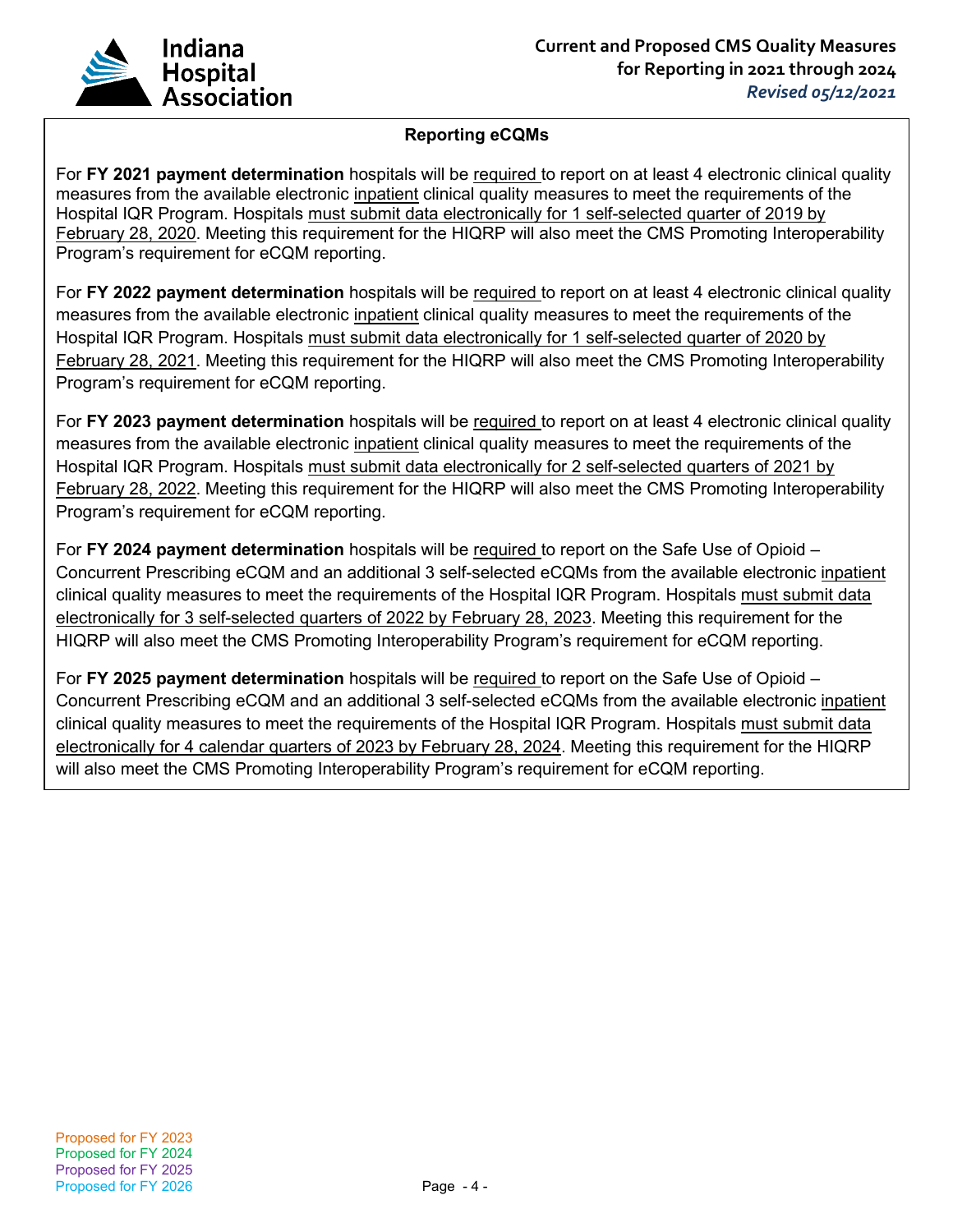

| <b>Claims Based Measures Calculated by CMS (Inpatient)</b>                                                                             |                                                                      |                                                                                                  |                                    |                                        |
|----------------------------------------------------------------------------------------------------------------------------------------|----------------------------------------------------------------------|--------------------------------------------------------------------------------------------------|------------------------------------|----------------------------------------|
|                                                                                                                                        | <b>HIQRP</b>                                                         |                                                                                                  | <b>VBP</b>                         |                                        |
| <b>MEASURE</b>                                                                                                                         | Reporting<br>effective date                                          | <b>Affects</b><br><b>APU</b>                                                                     | <b>Reporting effective</b><br>date | <b>Affects</b><br><b>Reimbursement</b> |
| <b>Mortality Measures (Medicare Patients)</b>                                                                                          |                                                                      |                                                                                                  |                                    |                                        |
| Hospital 30-day, all-cause, risk-standardized<br>mortality rate following AMI hospitalization<br>for patients 18 and older             |                                                                      |                                                                                                  | 7/1/11                             | FY 2014                                |
| Hospital 30-day, all-cause, risk-standardized<br>mortality rate following heart failure<br>hospitalization for patients 18 and older   |                                                                      |                                                                                                  | 7/1/11                             | FY 2014                                |
| Hospital 30-day, all-cause, risk-standardized<br>mortality rate following pneumonia<br>hospitalization                                 |                                                                      |                                                                                                  | 7/1/11                             | FY 2014                                |
| Hospital 30-day, all-cause, risk-standardized<br>mortality rate following COPD hospitalization                                         |                                                                      |                                                                                                  | 7/1/16                             | FY 2021                                |
| Hospital 30-day, all-cause, risk-standardized<br>mortality rate following acute ischemic stroke                                        |                                                                      | FY 2016                                                                                          |                                    |                                        |
| <b>Hybrid Hospital-Wide All-Cause Mortality</b><br>(Hybrid HWM)                                                                        | Voluntary<br>7/2022-6/2023<br><b>Required</b><br>7/2023-6/2024       | Voluntary data<br>submission will<br>not affect APU.<br><b>Required for</b><br><b>FY2026 APU</b> |                                    |                                        |
| Hospital 30-day, all-cause, risk-standardized<br>mortality rate following CABG surgery                                                 | End after June<br>2019                                               | FY 2017<br>Remove after<br>FY 2021                                                               | $7/1/2017 -$<br>6/30/2020          | FY 2022                                |
| <b>Readmission Measures (Medicare Patients)</b>                                                                                        |                                                                      |                                                                                                  |                                    |                                        |
| Hospital-wide all-cause unplanned<br>readmission (HWR)                                                                                 | End after June<br>2023                                               | Remove after<br>FY 2025                                                                          |                                    |                                        |
| Hybrid Hospital-Wide Readmission Measure<br>with Claims and Electronic Health Record<br>Data                                           | Voluntary<br>7/2021-6/2022<br>Voluntary<br>7/2022-6/2023<br>Required | Voluntary data<br>submission will<br>not affect APU.<br>Required for                             |                                    |                                        |
|                                                                                                                                        | 7/2023-6/2024                                                        | <b>FY2026 APU</b>                                                                                |                                    |                                        |
| <b>Surgical Complications</b>                                                                                                          |                                                                      |                                                                                                  |                                    |                                        |
| Hip/Knee: Hospital-level risk standardized<br>complication rate (RSCR) following elective<br>primary total hip\total knee arthroplasty | End after<br>March 2020                                              | FY 2015<br>Remove after<br>FY 2022                                                               | Jan 2015                           | FY 2019                                |
| <b>AHRQ Measures</b>                                                                                                                   |                                                                      |                                                                                                  |                                    |                                        |
| PSI 90 (revision) Patient Safety and Adverse<br>Events Composite (NQF#0531)                                                            |                                                                      |                                                                                                  | $7/1/2019 -$<br>6/30/2021          | FY 2023<br>Remove after<br>FY 2022     |
| <b>AHRQ and Nursing Sensitive Care</b>                                                                                                 |                                                                      |                                                                                                  |                                    |                                        |
| PSI-4 Death among surgical inpatients with<br>serious, treatable complications                                                         | Ongoing<br>End after CY<br>2020                                      | Ongoing<br><b>Remove after</b><br>FY 2022                                                        |                                    |                                        |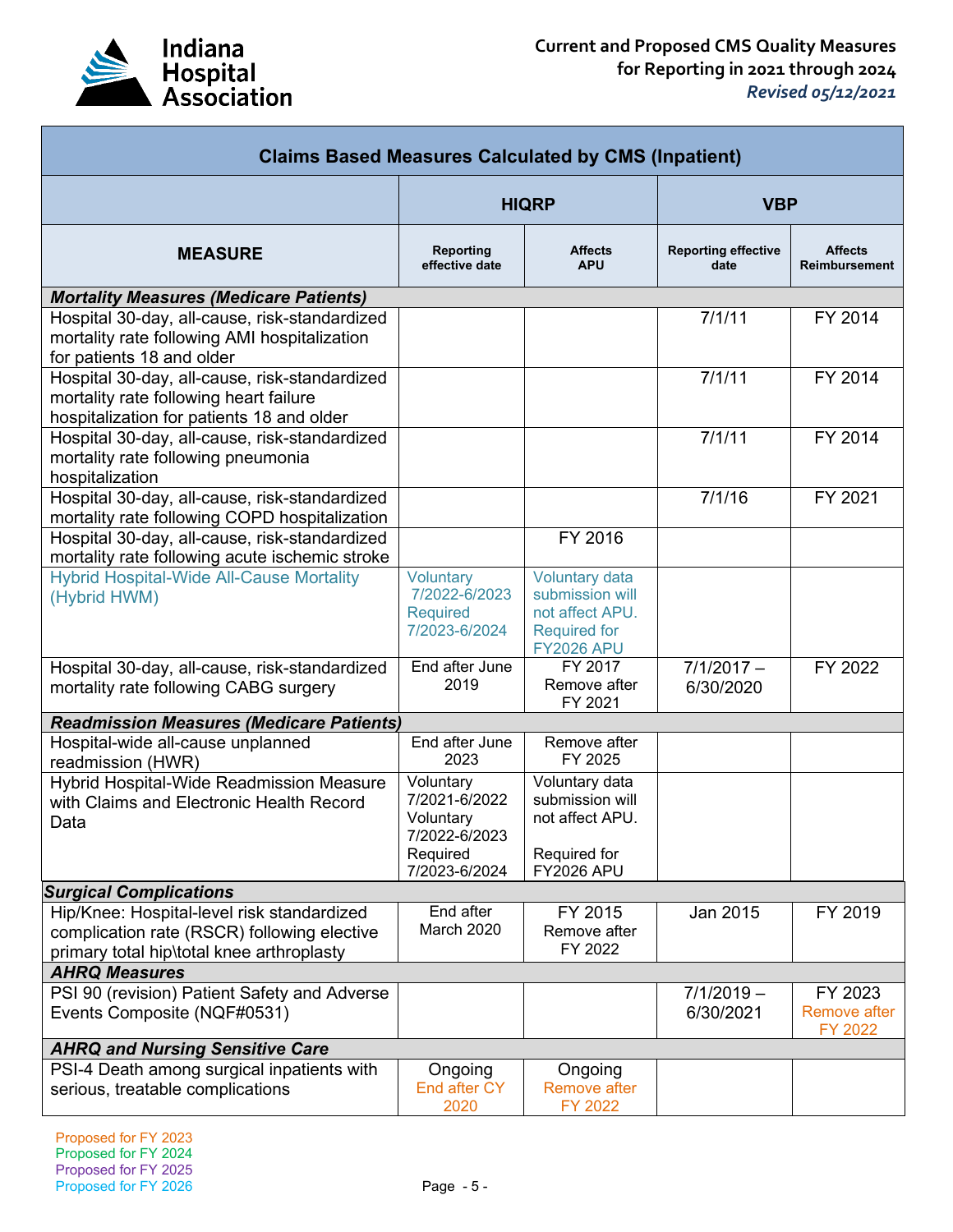

| <b>Cost Efficiency</b>                       |                  |         |          |         |
|----------------------------------------------|------------------|---------|----------|---------|
| Medicare spending per beneficiary            |                  |         | May 2013 | FY 2015 |
| Add RRB beneficiaries for FY 2016            |                  |         |          |         |
| Hospital-level, risk-standardized payment    |                  | FY 2016 |          |         |
| associated with a 30-day episode-of-care for |                  |         |          |         |
| AMI                                          |                  |         |          |         |
| Hospital-level, risk-standardized payment    |                  | FY 2017 |          |         |
| associated with a 30-day episode-of-care for |                  |         |          |         |
| heart failure                                |                  |         |          |         |
| Hospital-level, risk-standardized payment    |                  | FY 2017 |          |         |
| associated with a 30-day episode-of-care for |                  |         |          |         |
| pneumonia                                    |                  |         |          |         |
| Hospital-Level, Risk-Standardized Payment    | CY 2016          | FY 2018 |          |         |
| Associated with an Episode-of-Care for       |                  |         |          |         |
| Elective Primary Total Hip Arthroplasty      |                  |         |          |         |
| and/or Total Knee Arthroplasty               |                  |         |          |         |
| Excess Days in Acute Care after              | Will use 3       | FY 2018 |          |         |
| <b>Hospitalization for AMI</b>               | years of data    |         |          |         |
| Excess Days in Acute Care after              | Will use 3       | FY 2018 |          |         |
| <b>Hospitalization for Heart Failure</b>     | years of data    |         |          |         |
| Excess Days in Acute Care after              | July $2014 -$    | FY 2019 |          |         |
| <b>Hospitalization for Pneumonia</b>         | <b>June 2017</b> |         |          |         |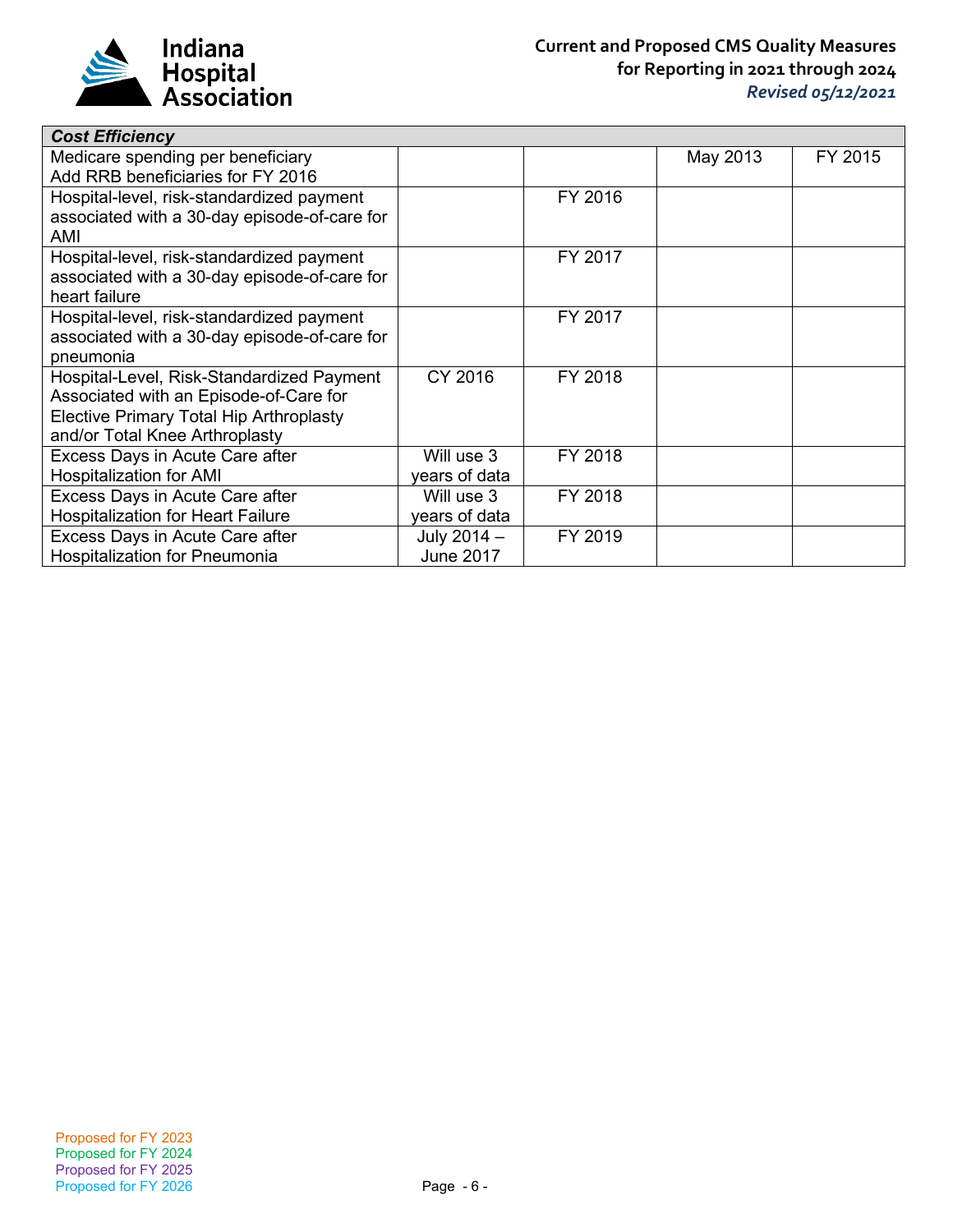

| <b>OUTPATIENT Current</b>                                                                                                                                                           |                            |                                    |  |
|-------------------------------------------------------------------------------------------------------------------------------------------------------------------------------------|----------------------------|------------------------------------|--|
| <b>Measures Collected and Submitted by Hospital</b>                                                                                                                                 |                            |                                    |  |
|                                                                                                                                                                                     |                            | <b>HOQRP</b>                       |  |
| <b>MEASURE</b>                                                                                                                                                                      | Reporting effective date   | <b>Affects APU</b>                 |  |
| <b>Cardiac Care (AMI and CP) Measures</b>                                                                                                                                           |                            |                                    |  |
| OP-2 Fibrinolytic therapy received within 30<br>minutes of ED arrival                                                                                                               | Ongoing                    | Ongoing                            |  |
| OP-3 Median time to transfer to another facility for<br>acute coronary intervention                                                                                                 | Ongoing                    | Ongoing                            |  |
| <b>ED Throughput</b>                                                                                                                                                                |                            |                                    |  |
| OP-18 Median time from ED arrival to ED<br>departure for discharged ED patients                                                                                                     | Jan 2012                   | CY 2013                            |  |
| <b>Stroke</b>                                                                                                                                                                       |                            |                                    |  |
| OP-23 Head CT or MRI scan results for acute<br>ischemic stroke or hemorrhagic stroke patients<br>who received head CT or MRI scan interpretation<br>within 45 minutes of ED arrival | Jan 2012                   | CY 2013                            |  |
| Chart-Abstracted Measures with Aggregate Data Submission by Web-Based Tool (QualityNet)                                                                                             |                            |                                    |  |
| OP-22 ED patient left without being seen                                                                                                                                            | Jan-Jun 2012 Data          | CY 2013                            |  |
| OP-29 Endoscopy/Poly surveillance: Appropriate<br>follow-up interval for normal colonoscopy in<br>average risk patients                                                             | April 1, 2014              | CY 2016                            |  |
| OP-31 Cataracts - Improvement in patients' visual                                                                                                                                   | January 1, 2015            | CY 2017 No effect on APU           |  |
| function within 90 days following cataract surgery                                                                                                                                  | <b>Voluntary Reporting</b> | Will publicly report data received |  |
| OP-33 External Beam Radiotherapy for Bone                                                                                                                                           | Jan 2016                   | CY 2018                            |  |
| <b>Metastases</b>                                                                                                                                                                   | End after Dec 2019         | Remove after CY 2021               |  |
| Outpatient and Ambulatory Surgery Consumer Assessment of Healthcare Providers and Systems                                                                                           |                            |                                    |  |
| OP-37a OAS CAHPS-About Facilities and Staff                                                                                                                                         | Delayed                    | Delayed                            |  |
| OP-37b OAS CAHPS-Communication about<br>Procedure                                                                                                                                   | Delayed                    | Delayed                            |  |
| OP-37c OAS CAHPS-Preparation for Discharge<br>and Recovery                                                                                                                          | Delayed                    | Delayed                            |  |
| OP-37d OAS CAHPS-Overall Rating of Facility                                                                                                                                         | Delayed                    | Delayed                            |  |
| OP-37e OAS CAHPS-Recommendation of<br>Facility                                                                                                                                      | Delayed                    | Delayed                            |  |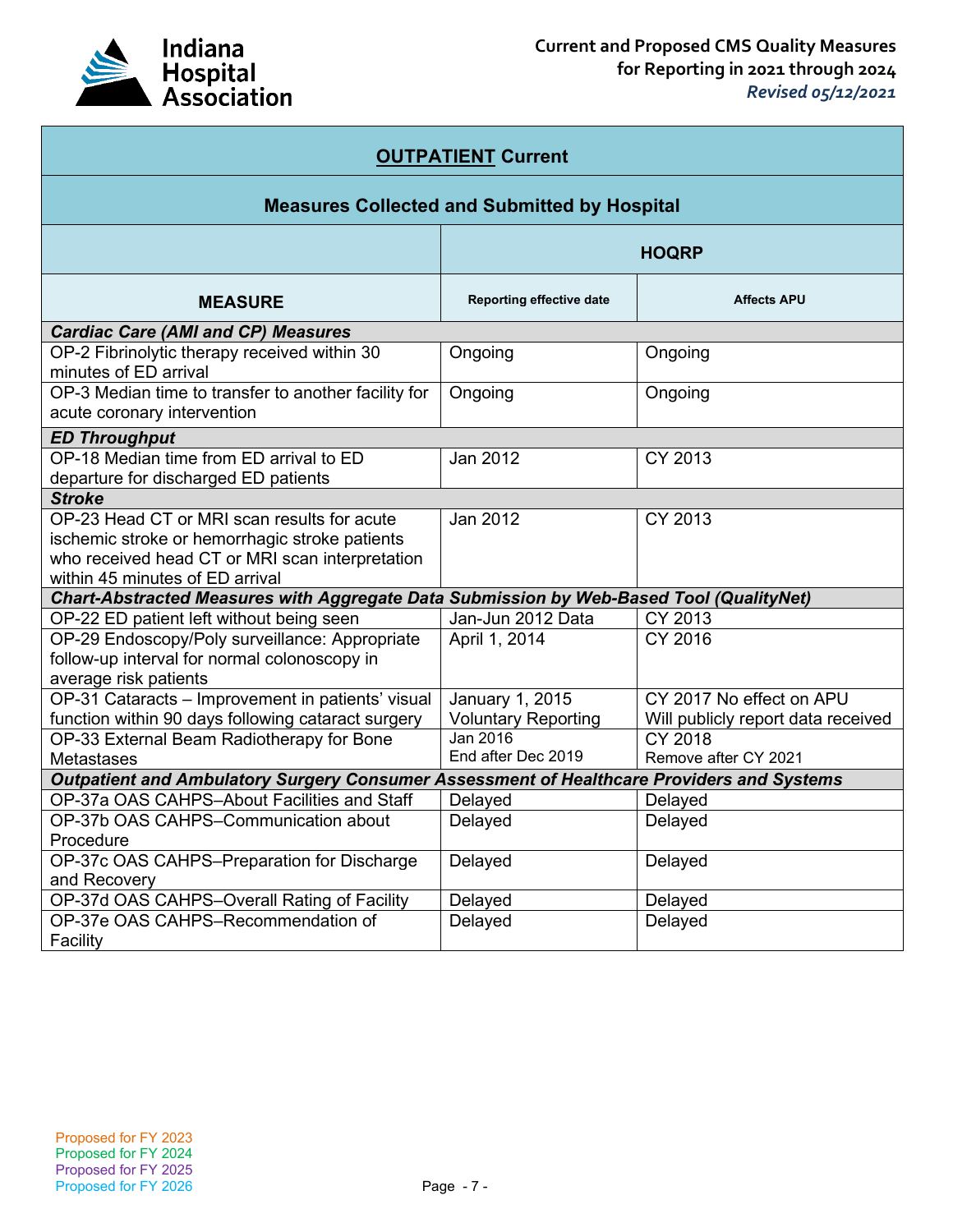

| <b>Claims Based Measures Calculated by CMS (Outpatient)</b> |                                 |                    |  |
|-------------------------------------------------------------|---------------------------------|--------------------|--|
|                                                             | <b>HOQRP</b>                    |                    |  |
| <b>MEASURE</b>                                              | <b>Reporting effective date</b> | <b>Affects APU</b> |  |
| <b>Outcome Measures</b>                                     |                                 |                    |  |
| OP-32 Facility 7-Day Risk-Standardized Hospital             | CY 2016                         | CY 2018            |  |
| Visit Rate after Outpatient Colonoscopy                     |                                 |                    |  |
| OP-35 Admissions and Emergency Department                   | CY 2018                         | CY 2020            |  |
| Visits for Patients Receiving Outpatient                    |                                 |                    |  |
| Chemotherapy                                                |                                 |                    |  |
| OP-36 Hospital Visits after Hospital Outpatient             | CY 2018                         | CY 2020            |  |
| Surgery                                                     |                                 |                    |  |
| <b>Imaging Efficiency Measures</b>                          |                                 |                    |  |
| OP-8 MRI lumbar spine for low back pain                     | Ongoing                         | Ongoing            |  |
| OP-10 Abdomen computed tomography (CT) use                  | Ongoing                         | Ongoing            |  |
| of contrast material                                        |                                 |                    |  |
| OP-13 Cardiac imaging for preoperative risk                 | CY 2010                         | CY 2012            |  |
| assessment for non-cardiac low-risk surgery                 |                                 |                    |  |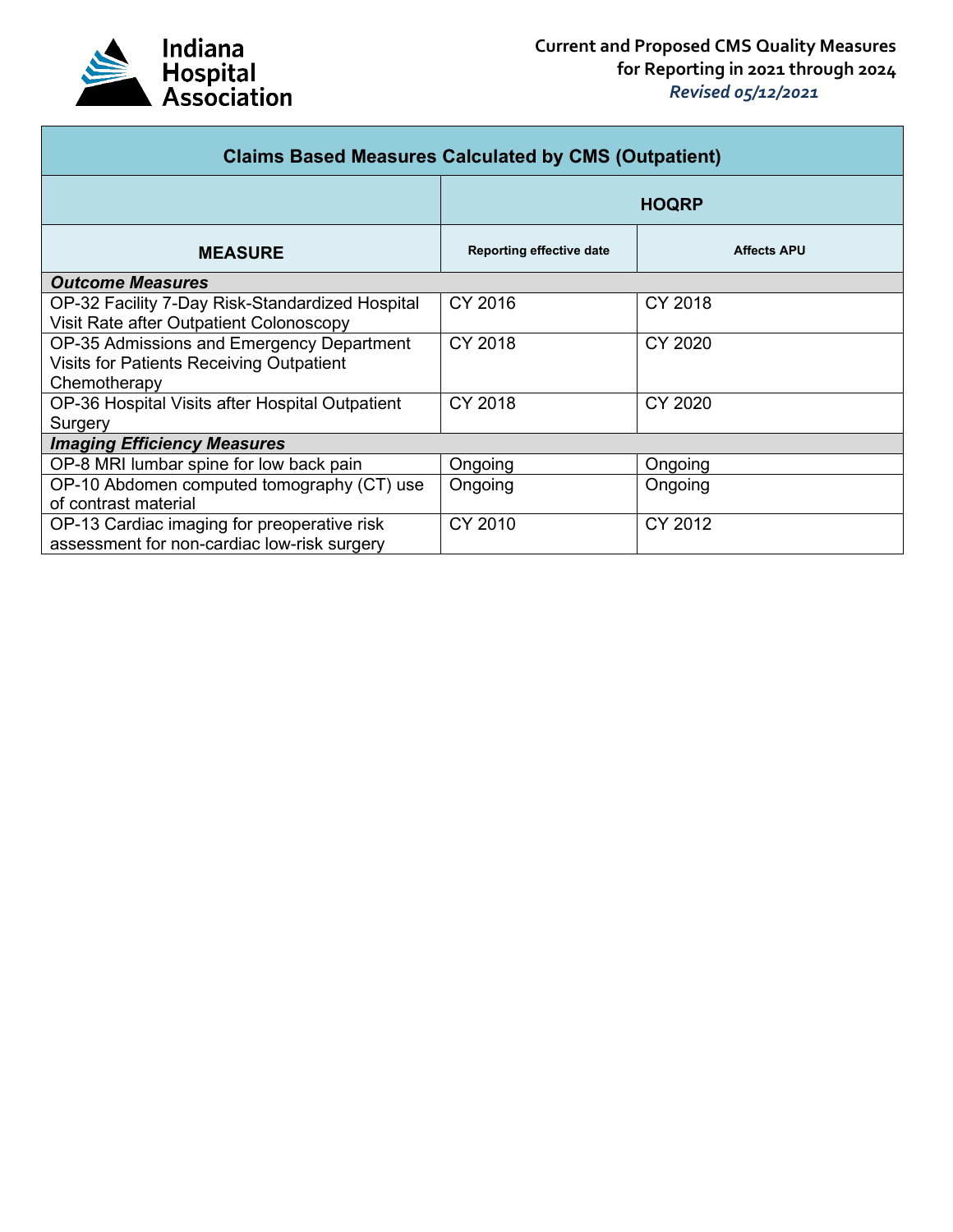

| <b>AMBULATORY SURGERY CENTER Current</b>                                                                 |                                                     |                                    |  |
|----------------------------------------------------------------------------------------------------------|-----------------------------------------------------|------------------------------------|--|
|                                                                                                          | <b>Measures Collected and Submitted by Hospital</b> |                                    |  |
|                                                                                                          | <b>ASCQR Program</b>                                |                                    |  |
| <b>MEASURE</b>                                                                                           | <b>Reporting effective date</b>                     | <b>Affects APU</b>                 |  |
| Chart-Abstracted Measures Reported Through Quality Data Codes on Part B Claims                           |                                                     |                                    |  |
| <b>ASC-1 Patient Burn*</b>                                                                               | Oct 2012*                                           | CY 2014*                           |  |
| <b>ASC-2 Patient Fall*</b>                                                                               | Oct 2012*                                           | CY 2014*                           |  |
| ASC-3 Wrong Site, Wrong Side, Wrong Patient,<br>Wrong Procedure, Wrong Implant*                          | Oct 2012*                                           | CY 2014*                           |  |
| ASC-4 Hospital Transfer/Admission*                                                                       | Oct 2012*                                           | CY 2014*                           |  |
| *Measure finalized for suspension in reporting beginning with the CY 2021 payment determination (CY 2019 |                                                     |                                    |  |
| data collection) until further rulemaking per CY2019 OPPS/ASC final rule.                                |                                                     |                                    |  |
| Chart-Abstracted Measures with Aggregate Data Submission by Web-Based Tool (QualityNet)                  |                                                     |                                    |  |
| ASC-9 Endoscopy/Poly surveillance: Appropriate                                                           | April 1, 2014                                       | CY 2016                            |  |
| follow-up interval for normal colonoscopy in                                                             |                                                     |                                    |  |
| average risk patients                                                                                    |                                                     |                                    |  |
| ASC-11 Cataracts - Improvement in patient's                                                              | January 1, 2015                                     | CY 2017 No effect on APU           |  |
| visual function within 90 days following cataract                                                        | <b>Voluntary Reporting</b>                          | Will publicly report data received |  |
| surgery<br>ASC-13 Normothermia Outcome                                                                   | CY 2018                                             | CY 2020                            |  |
| <b>ASC-14 Unplanned Anterior Vitrectomy</b>                                                              | <b>CY 2018</b>                                      | CY 2020                            |  |
| Outpatient and Ambulatory Surgery Consumer Assessment of Healthcare Providers and Systems                |                                                     |                                    |  |
| ASC-15a OAS CAHPS-About Facilities and Staff                                                             | Delayed                                             | Delayed                            |  |
| ASC-15b OAS CAHPS-Communication about                                                                    | Delayed                                             | Delayed                            |  |
| Procedure                                                                                                |                                                     |                                    |  |
| ASC-15c OAS CAHPS-Preparation for Discharge                                                              | Delayed                                             | Delayed                            |  |
| and Recovery                                                                                             |                                                     |                                    |  |
| ASC-15d OAS CAHPS-Overall Rating of Facility                                                             | Delayed                                             | Delayed                            |  |
| ASC-15e OAS CAHPS-Recommendation of                                                                      | Delayed                                             | Delayed                            |  |
| Facility                                                                                                 |                                                     |                                    |  |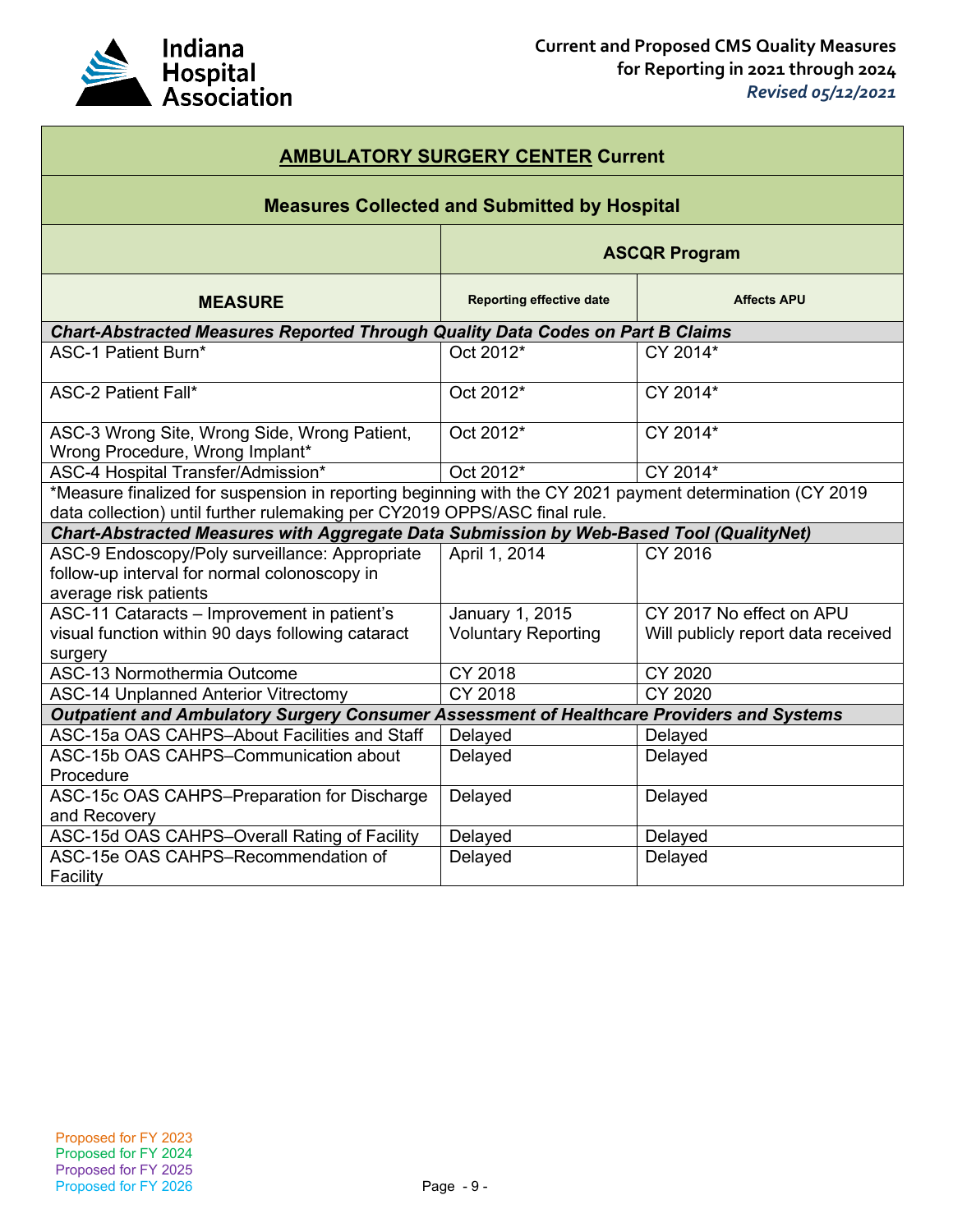

| <b>Claims Based Measures Calculated by CMS</b>   |                                 |                    |  |
|--------------------------------------------------|---------------------------------|--------------------|--|
|                                                  | <b>ASCQR Program</b>            |                    |  |
| <b>MEASURE</b>                                   | <b>Reporting effective date</b> | <b>Affects APU</b> |  |
| <b>Outcome Measures</b>                          |                                 |                    |  |
| ASC-12 Facility 7-Day Risk-Standardized Hospital | CY 2016                         | CY 2018            |  |
| Visit Rate after Outpatient Colonoscopy          |                                 |                    |  |
| ASC-17 Hospital Visits after Orthopedic          | CY 2019 & 2020                  | CY 2022            |  |
| <b>Ambulatory Surgical Center Procedures</b>     |                                 |                    |  |
| ASC-18 Hospital Visits after Urology Ambulatory  | CY 2019 & 2020                  | CY 2022            |  |
| <b>Surgical Center Procedures</b>                |                                 |                    |  |
| ASC-19 Facility-Level 7-Day Hospital Visit after | CY 2021 & 2022                  | CY 2024            |  |
| General Surgery Procedures Performed at ASC.     |                                 |                    |  |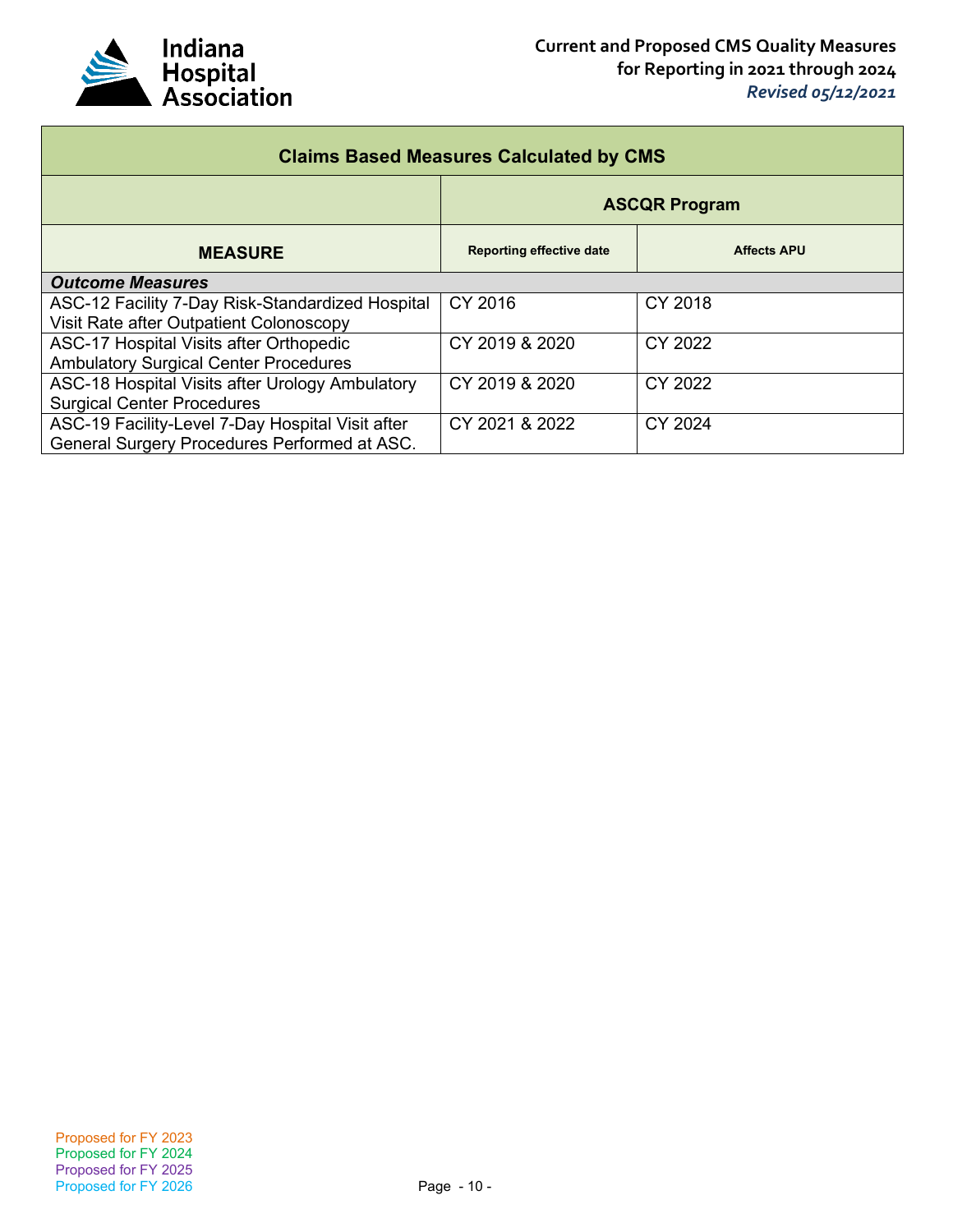

| <b>LONG-TERM CARE HOSPITAL Current</b>                                                                                                                |                                                     |                    |
|-------------------------------------------------------------------------------------------------------------------------------------------------------|-----------------------------------------------------|--------------------|
|                                                                                                                                                       | <b>Measures Collected and Submitted by Hospital</b> |                    |
| <b>LTCHQR Program</b>                                                                                                                                 |                                                     |                    |
| <b>MEASURE</b>                                                                                                                                        | <b>Reporting effective date</b>                     | <b>Affects APU</b> |
| Chart-Abstracted Measures Reported Using the CMS Designated Data Submission System                                                                    |                                                     |                    |
| Changes in Skin Integrity Post-Acute Care:<br>Pressure Ulcer/Injury                                                                                   | <b>July 2018</b>                                    | FY 2020            |
| Percent of Residents Experiencing One or More<br>Falls with Major Injury                                                                              | April 2016                                          | FY 2018            |
| Percent of LTCH Patients with an Admission<br>and Discharge Functional Assessment and a<br><b>Care Plan that Addresses Function</b>                   | April 2016                                          | FY 2018            |
| Application of Percent of LTCH Patients with an<br><b>Admission and Discharge Functional</b><br>Assessment and a Care Plan that Addresses<br>Function | April 2016                                          | FY 2018            |
| Change in Mobility among LTCH Patients<br><b>Requiring Ventilator Support</b>                                                                         | April 2016                                          | FY 2018            |
| Drug Regimen Review Conducted with Follow-<br>Up for Identified Issues                                                                                | April 2018                                          | FY 2020            |
| Compliance with Spontaneous Breathing Trial<br>(SBT) by Day 2 of the LTCH Stay.                                                                       | <b>July 2018</b>                                    | FY 2020            |
| <b>Ventilator Liberation Rate</b>                                                                                                                     | <b>July 2018</b>                                    | FY 2020            |
| Transfer of Health Information to the Provider,<br>Post-Acute Care                                                                                    | Oct 2020                                            | FY2022             |
| Transfer of Health Information to the Patient,<br>Post-Acute Care                                                                                     | Oct 2020                                            | FY2022             |
| <b>Healthcare Associated Infections Reported to NHSN</b>                                                                                              |                                                     |                    |
| Urinary Catheter-Associated Urinary Tract<br>Infection (CAUTI)                                                                                        | Oct 2012                                            | FY 2014            |
| Central Line Catheter-Associated Bloodstream<br>Infection (CLABSI)                                                                                    | Oct 2012                                            | FY 2014            |
| Influenza Vaccination coverage among<br>healthcare personnel                                                                                          | Oct 2014                                            | FY 2016            |
| Facility-wide Inpatient Hospital-onset<br>Clostridium difficile Infection (CDI) Outcome<br>Measure                                                    | Jan 2015                                            | FY 2017            |
| <b>COVID-19 Vaccination Coverage among</b><br><b>Healthcare Personnel</b>                                                                             | <b>Oct 2021</b>                                     | <b>FY2023</b>      |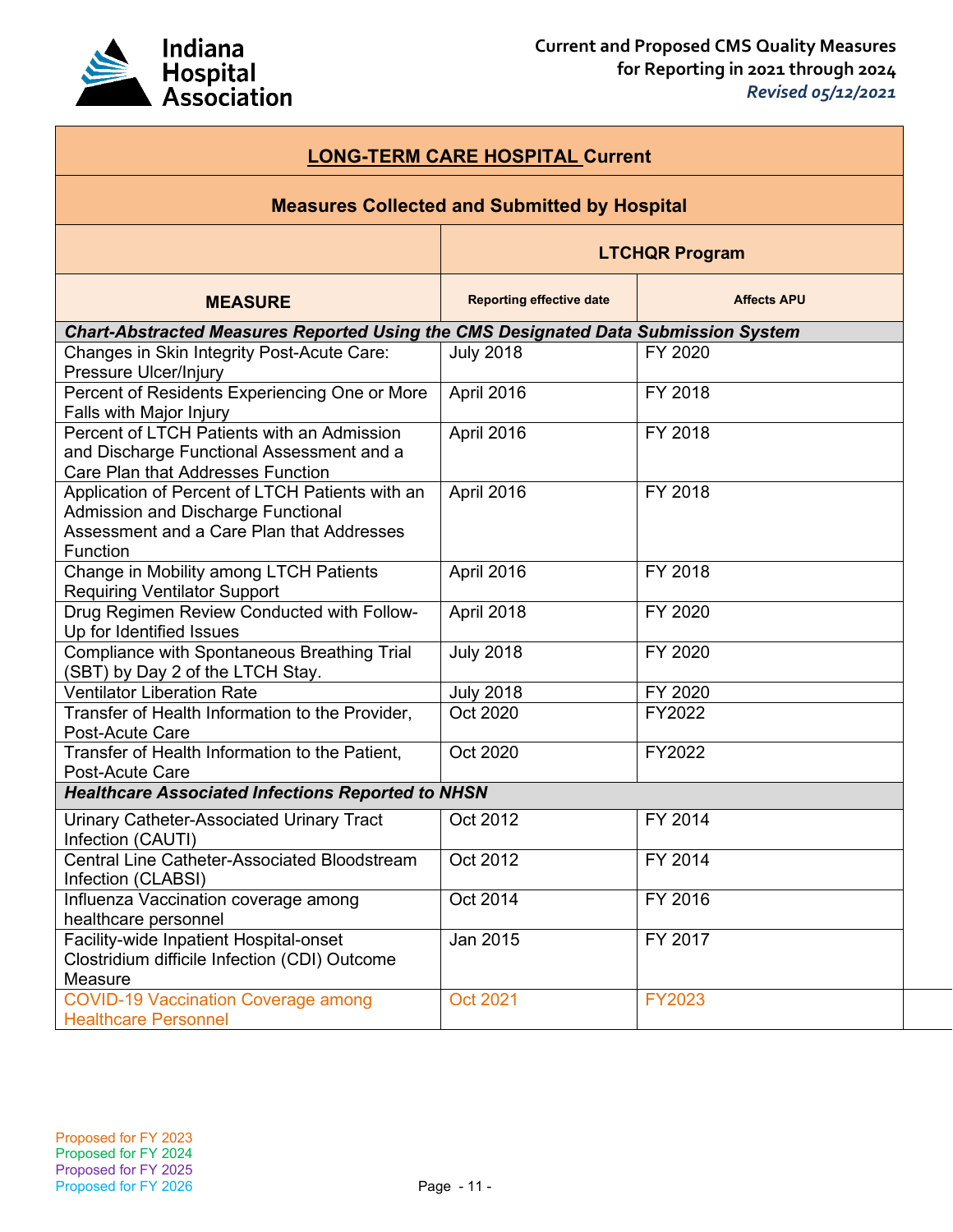

| <b>Claims Based Measures Calculated by CMS (Long-Term Care Hospitals)</b> |                                 |                    |  |
|---------------------------------------------------------------------------|---------------------------------|--------------------|--|
|                                                                           | <b>LTCHQR Program</b>           |                    |  |
| <b>MEASURE</b>                                                            | <b>Reporting effective date</b> | <b>Affects APU</b> |  |
| <b>Resource Use and Other Measures (IMPACT)</b>                           |                                 |                    |  |
| Potentially Preventable 30-day Post-Discharge                             | CY 2016 and 2017                | FY 2018            |  |
| <b>Readmission Measure</b>                                                |                                 |                    |  |
| Medicare Spending Per Beneficiary                                         | CY 2016 and 2017                | FY 2018            |  |
| Discharge to Community - PAC LTCH QRP                                     | CY 2016 and 2017                | FY 2018            |  |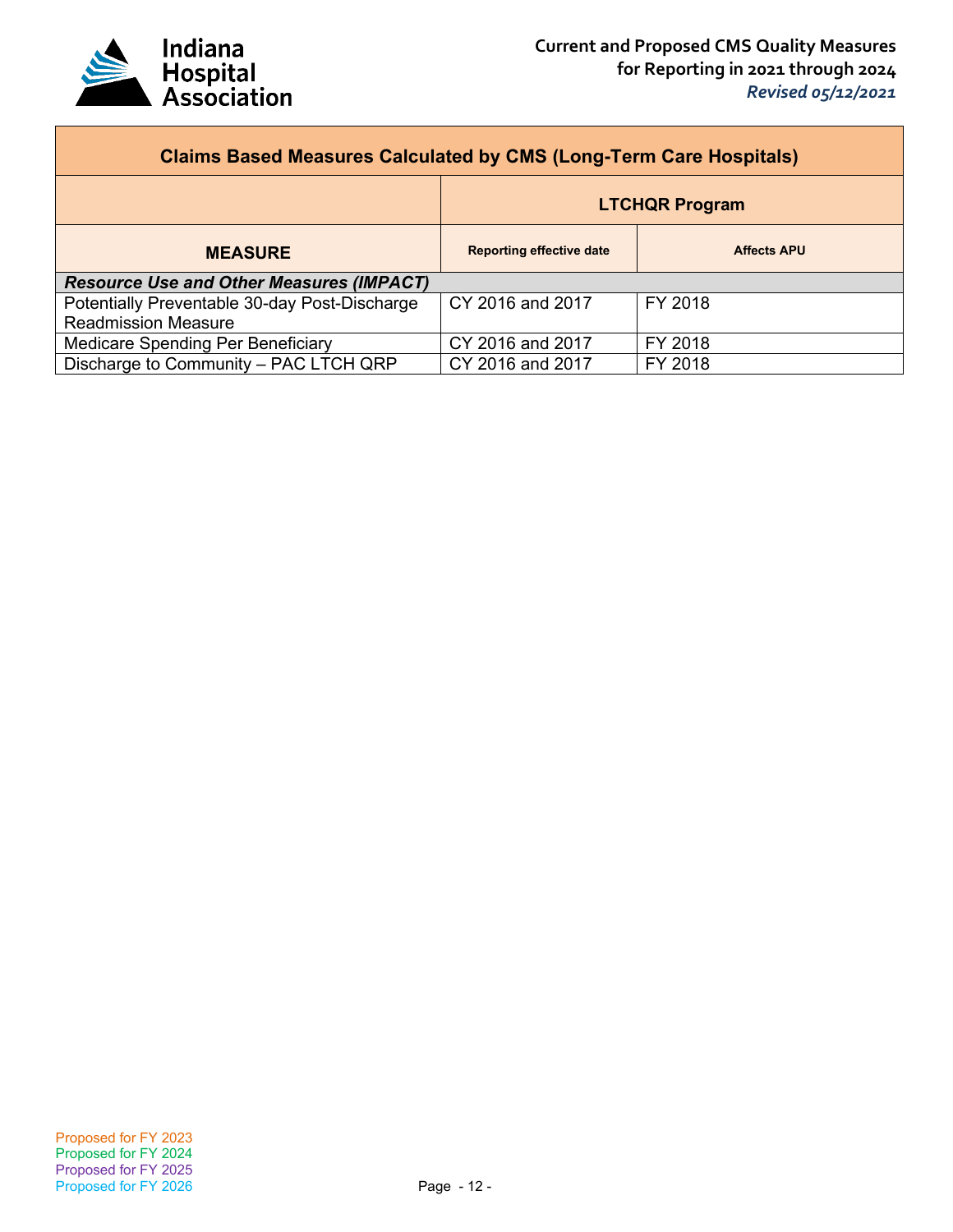

| <b>INPATIENT PSYCHIATRIC FACILITIES Current</b>                                                        |                                                     |                                 |  |
|--------------------------------------------------------------------------------------------------------|-----------------------------------------------------|---------------------------------|--|
|                                                                                                        | <b>Measures Collected and Submitted by Hospital</b> |                                 |  |
| <b>IPFQR Program</b>                                                                                   |                                                     |                                 |  |
| <b>MEASURE</b>                                                                                         | Reporting effective date                            | <b>Affects APU</b>              |  |
| <b>Hospital Based Inpatient Psychiatric Services</b>                                                   |                                                     |                                 |  |
| HBIPS-2 Hours of physical restraint use                                                                | Oct 2012                                            | FY 2014                         |  |
| HBIPS-3 Hours of seclusion use                                                                         | Oct 2012                                            | FY 2014                         |  |
| HBIPS-5 Patients discharged on multiple<br>antipsychotic medications with appropriate<br>justification | Oct 2012                                            | FY 2014                         |  |
| <b>Substance Use</b>                                                                                   |                                                     |                                 |  |
| <b>SUB-2 Alcohol Use Brief Intervention Provided</b>                                                   | Jan 2016                                            | FY 2018                         |  |
| or Offered                                                                                             | End after CY 2021                                   | Remove after FY 2023            |  |
| SUB-2a Alcohol Use Brief Intervention                                                                  | Jan 2016                                            | FY 2018                         |  |
|                                                                                                        | End after CY 2021                                   | Remove after FY 2023            |  |
| SUB-3 Alcohol and Drug Use Disorder<br>Treatment Provided or Offered at Discharge                      | Jan 2017                                            | FY 2019                         |  |
| SUB-3a Alcohol and Drug Use Disorder                                                                   | Jan 2017                                            | FY 2019                         |  |
| <b>Treatment at Discharge</b>                                                                          |                                                     |                                 |  |
| <b>Tobacco Treatment</b>                                                                               |                                                     |                                 |  |
| <b>TOB-2 Tobacco Use Treatment Provided or</b>                                                         | Jan 2015                                            | FY 2017                         |  |
| Offered                                                                                                | End after CY 2021                                   | Remove after FY 2023            |  |
| <b>TOB-2a Tobacco Use Treatment</b>                                                                    | Jan 2015                                            | FY 2017                         |  |
|                                                                                                        | End after CY 2021                                   | Remove after FY 2023            |  |
| <b>TOB-3 Tobacco Treatment Provided or Offered</b><br>at Discharge                                     | Jan 2016                                            | FY 2018                         |  |
| TOB-3a Tobacco Treatment at Discharge                                                                  | Jan 2016                                            | FY 2018                         |  |
| <b>Immunization</b>                                                                                    |                                                     |                                 |  |
| <b>IMM-2 Influenza Immunization</b>                                                                    | Oct 2015                                            | FY 2017                         |  |
| <b>Transition of Care</b>                                                                              |                                                     |                                 |  |
| <b>Transition Record with Specified Elements</b>                                                       | Jan 2017                                            | FY 2019                         |  |
| <b>Received by Discharged Patients</b>                                                                 |                                                     |                                 |  |
| <b>Timely Transmission of Transition Record</b>                                                        | Jan 2017<br>End after CY 2021                       | FY 2019<br>Remove after FY 2023 |  |
| <b>Metabolic Disorders</b>                                                                             |                                                     |                                 |  |
| <b>Screening for Metabolic Disorders</b>                                                               | Jan 2017                                            | FY 2019                         |  |
| <b>Non-Measure Data</b>                                                                                |                                                     |                                 |  |
| Submit aggregate population counts by<br>diagnostic group                                              | CY 2015                                             | FY 2017                         |  |
| Submit aggregate population counts by payer                                                            | CY 2015                                             | FY 2017                         |  |
| <b>Measures Reported to NHSN</b>                                                                       |                                                     |                                 |  |
| <b>COVID-19 Vaccination Coverage among</b><br><b>Healthcare Personnel</b>                              | <b>Oct 2021</b>                                     | FY2023                          |  |
| Proposed for FY 2023<br>Proposed for FY 2024                                                           |                                                     |                                 |  |

Proposed for FY 2025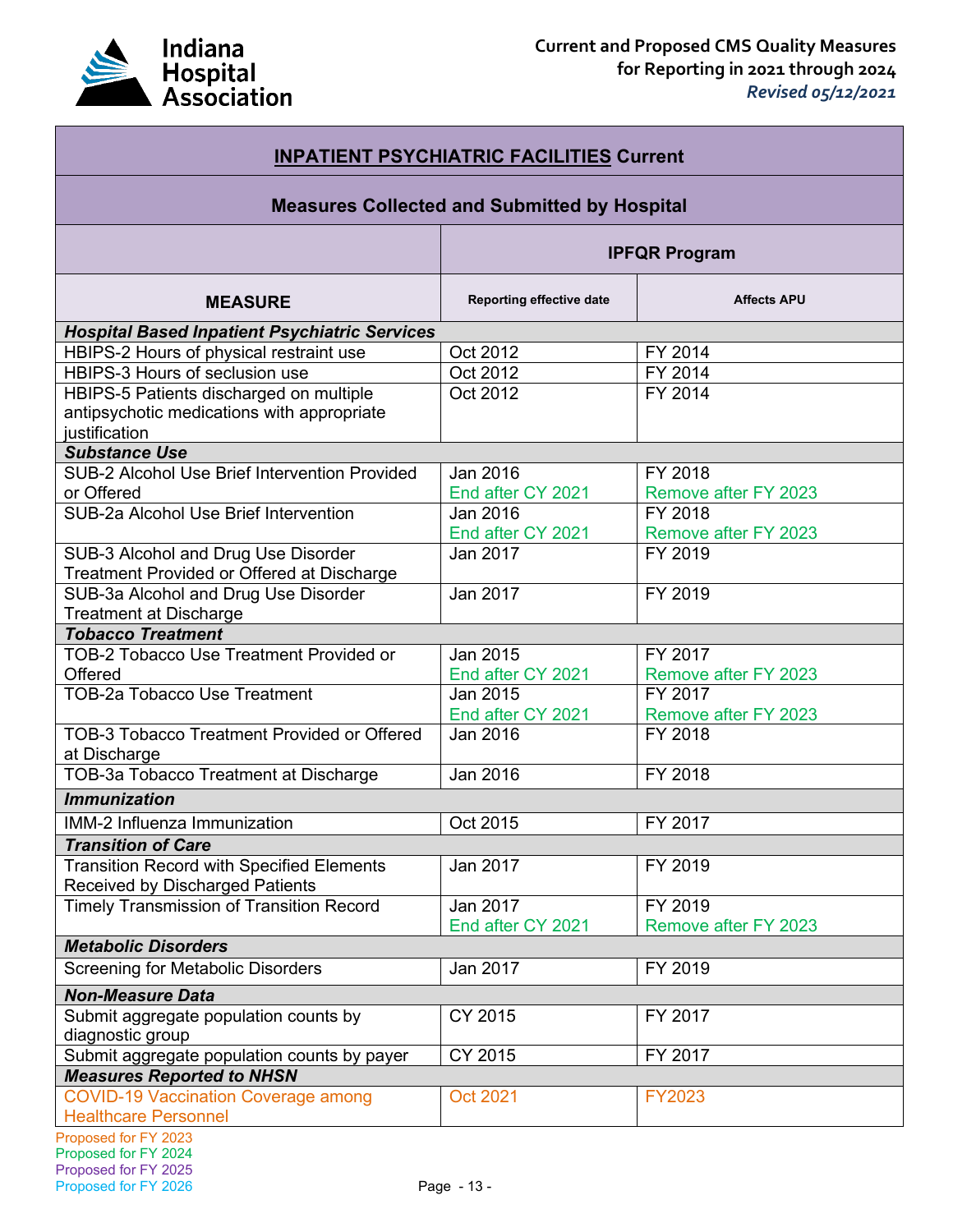

| <b>Claims Based Measures Calculated by CMS</b>     |                          |                      |
|----------------------------------------------------|--------------------------|----------------------|
|                                                    | <b>IPFQR Program</b>     |                      |
| <b>MEASURE</b>                                     | Reporting effective date | <b>Affects APU</b>   |
| <b>Clinical Quality of Care Measure</b>            |                          |                      |
| Follow-up After Hospitalization for Mental Illness | <b>July 2013</b>         | FY 2016              |
|                                                    | End after June 2021      | Remove after FY 2023 |
| Follow-up After Psychiatric Hospitalization        | July 2021 - June 2022    | FY 2024              |
| Medication Continuation following Discharge        | July 2017 - June 2019    | FY 2021              |
| from an IPF                                        |                          |                      |
| <b>Readmission Measure</b>                         |                          |                      |
| 30 Day All-Cause Unplanned Readmission             |                          | FY 2019              |
| Following Psychiatric Hospitalization in an IPF    |                          |                      |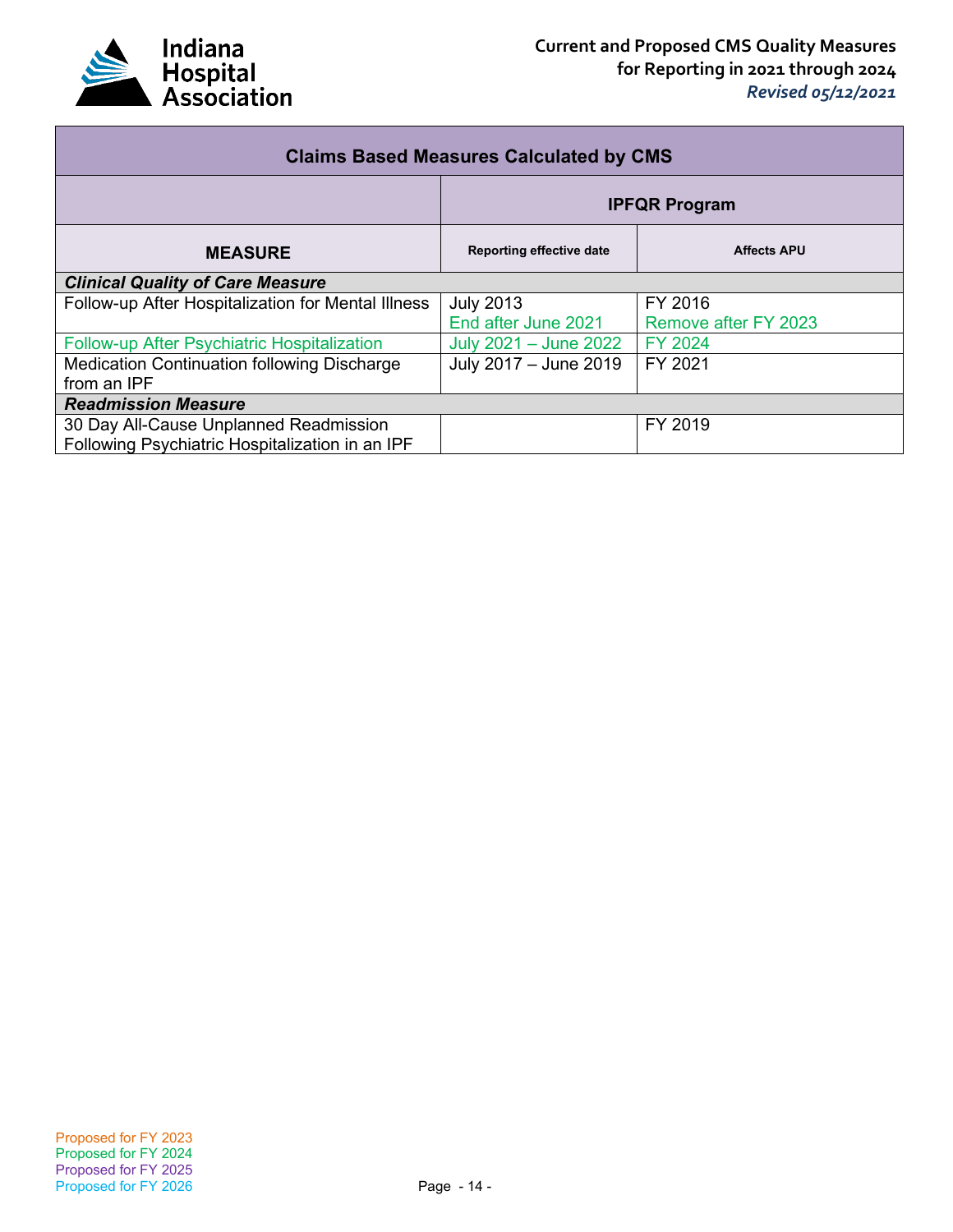

| <b>INPATIENT REHABILITATION FACILITY Current</b>                                                                                                          |                                 |                    |  |
|-----------------------------------------------------------------------------------------------------------------------------------------------------------|---------------------------------|--------------------|--|
| <b>Measures Collected and Submitted by Hospital</b>                                                                                                       |                                 |                    |  |
|                                                                                                                                                           | <b>IRF QRP</b>                  |                    |  |
| <b>MEASURE</b>                                                                                                                                            | <b>Reporting effective date</b> | <b>Affects APU</b> |  |
| Chart-Abstracted Measures Reported Through IRF-Patient Assessment Instrument (IRF-PAI)                                                                    |                                 |                    |  |
| <b>Changes in Skin Integrity Post-Acute Care:</b><br>Pressure Ulcer/Injury                                                                                | Oct 2018                        | FY 2020            |  |
| Percent of Residents Experiencing One or More<br>Falls with Major Injury (Application of<br>NQF#0674)                                                     | Oct 2016                        | FY 2018            |  |
| Percent of LTCH Patients with an Admission<br>and Discharge Functional Assessment and a<br>Care Plan that Addresses Function (Application<br>of NQF#2631) | Oct 2016                        | FY 2018            |  |
| Change in Self-Care Score for Medical<br>Rehabilitation Patients (NQF#2633)                                                                               | Oct 2016                        | FY 2018            |  |
| Change in Mobility Score for Medical<br>Rehabilitation Patients (NQF#2634)                                                                                | Oct 2016                        | FY 2018            |  |
| Discharge Self-Care Score for Medical<br>Rehabilitation Patients (NQF#2635)                                                                               | Oct 2016                        | FY 2018            |  |
| Discharge Mobility Score for Medical<br>Rehabilitation Patients (NQF#2636)                                                                                | Oct 2016                        | FY 2018            |  |
| Drug Regimen Review Conducted with Follow-<br>Up for Identified Issues                                                                                    | Oct 2018                        | FY 2020            |  |
| Transfer of Health Information to the Provider,<br>Post-Acute Care                                                                                        | Oct 2020                        | FY2022             |  |
| Transfer of Health Information to the Patient,<br>Post-Acute Care                                                                                         | Oct 2020                        | FY2022             |  |
| <b>Quality Measures Reported to NHSN</b>                                                                                                                  |                                 |                    |  |
| Urinary Catheter-Associated Urinary Tract<br>Infection (CAUTI) (NQF#0138)                                                                                 | Oct 2012                        | FY 2014            |  |
| Influenza Vaccination Coverage among<br>Healthcare Personnel (NQF#0431)                                                                                   | Oct 2014                        | FY 2016            |  |
| NHSN Facility-wide Inpatient Hospital-Onset<br>Clostridium Difficile Infection (CDI) Outcome<br>Measure (NQF#1717)                                        | Jan 2015                        | FY 2017            |  |
| <b>COVID-19 Vaccination Coverage among</b><br><b>Healthcare Personnel</b>                                                                                 | <b>Oct 2021</b>                 | FY2023             |  |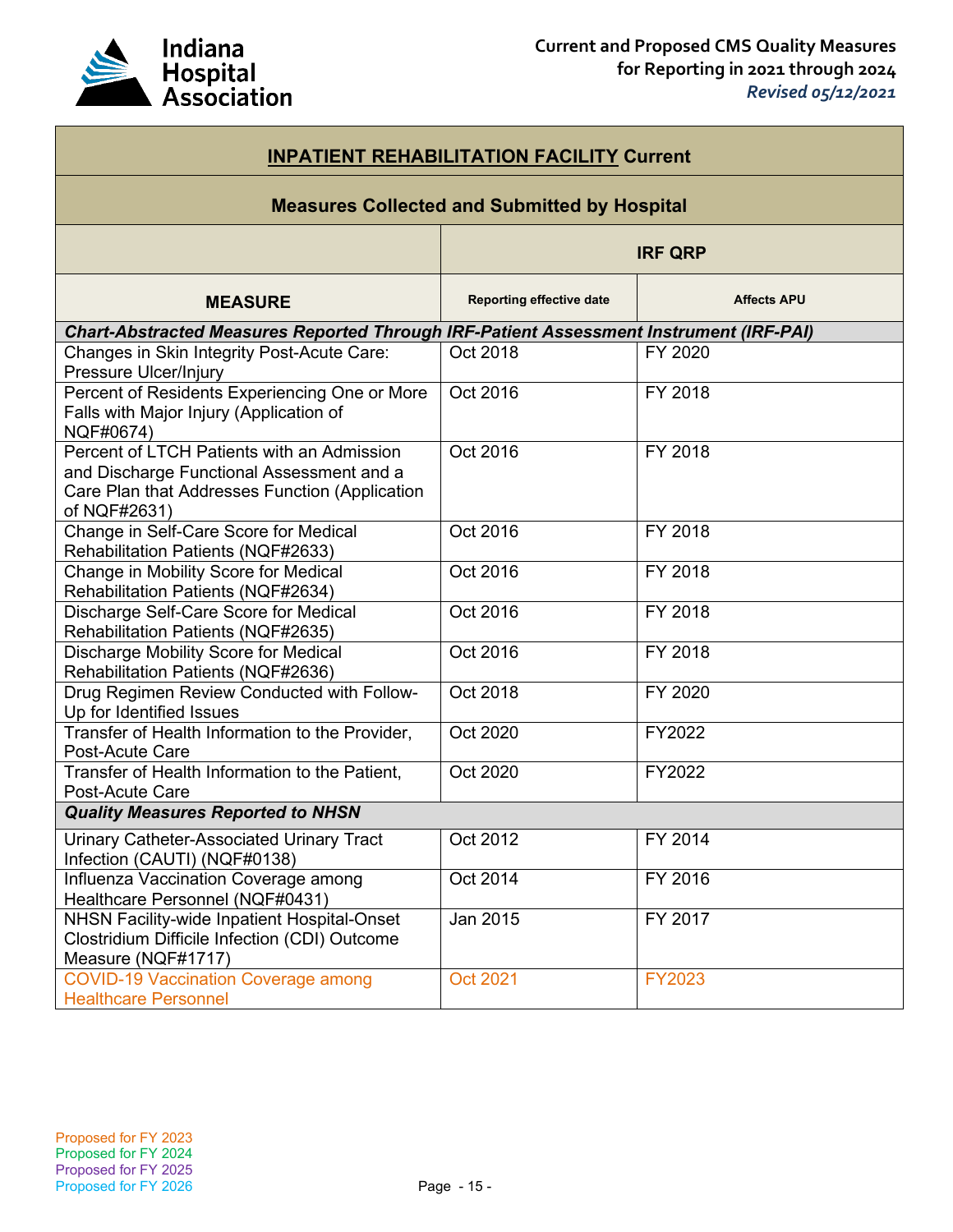

| <b>Claims Based Measures Calculated by CMS (Inpatient Rehab Facilities)</b>          |                                 |                    |  |
|--------------------------------------------------------------------------------------|---------------------------------|--------------------|--|
|                                                                                      | <b>IRF QRP</b>                  |                    |  |
| <b>MEASURE</b>                                                                       | <b>Reporting effective date</b> | <b>Affects APU</b> |  |
| <b>Resource Use and Other Measures (IMPACT)</b>                                      |                                 |                    |  |
| Discharge to Community                                                               | CY 2016 and 2017                | FY 2018            |  |
| Medicare Spending Per Beneficiary                                                    | CY 2016 and 2017                | FY 2018            |  |
| Potentially Preventable 30-day Post-Discharge<br><b>Readmission Measure for IRFs</b> | CY 2016 and 2017                | FY 2018            |  |
| Potentially Preventable Within Stay<br><b>Readmission Measure for IRFs</b>           | CY 2016 and 2017                | FY 2018            |  |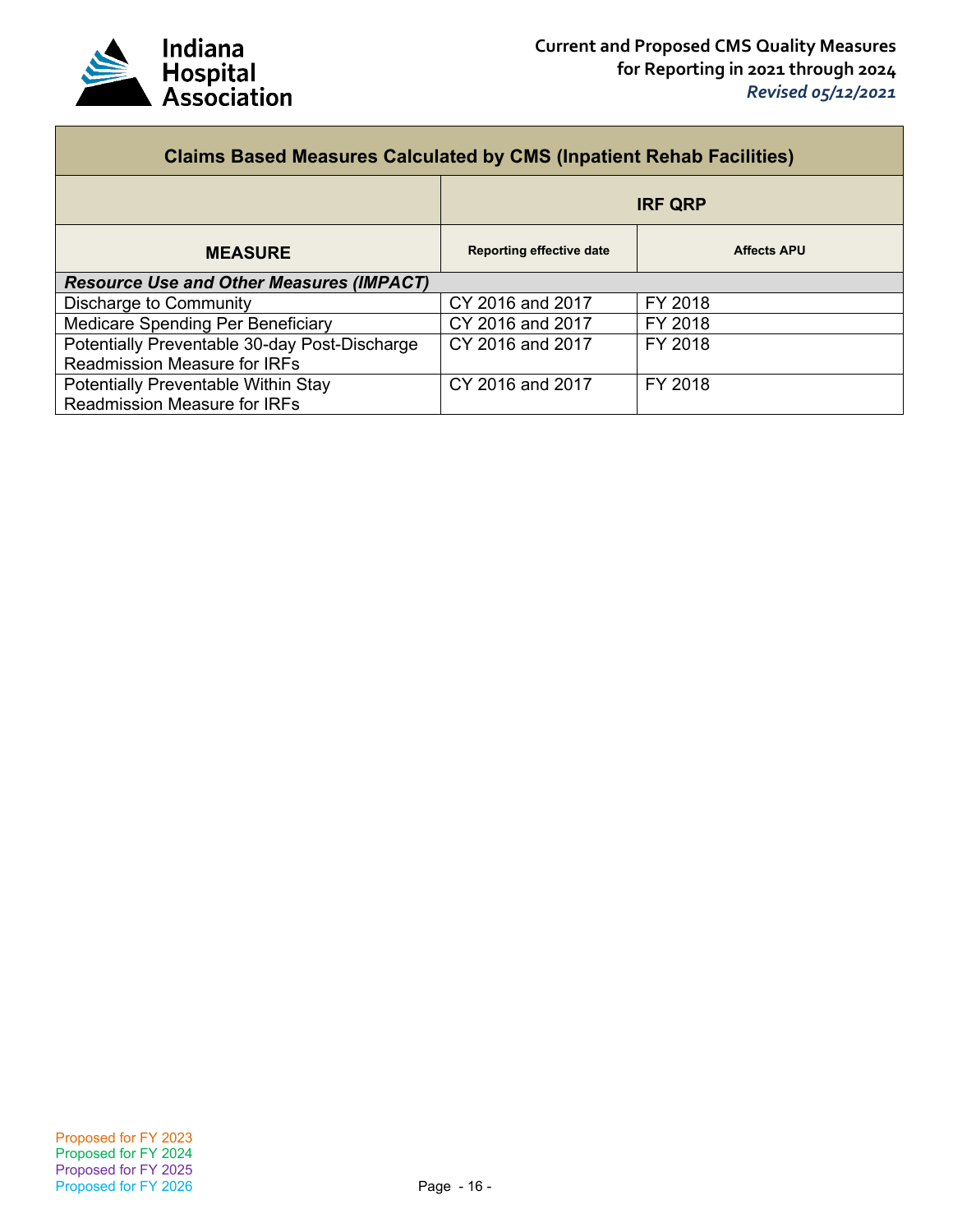

| <b>END-STAGE RENAL DISEASE FACILITY Current</b>                       |                          |                              |  |
|-----------------------------------------------------------------------|--------------------------|------------------------------|--|
| <b>Measures Collected and Submitted by Facility</b>                   |                          |                              |  |
|                                                                       | <b>ESRD QIP</b>          |                              |  |
| <b>MEASURE</b>                                                        | Reporting effective date | <b>Affects Reimbursement</b> |  |
| <b>Measures Reported through NHSN</b>                                 |                          |                              |  |
| Bloodstream Infection in Hemodialysis<br>Outpatients                  | 2014                     | PY 2016                      |  |
| <b>Dialysis Event Reporting</b>                                       | CY 2017                  | PY 2019                      |  |
| <b>Measures Reported through CROWNWeb</b>                             |                          |                              |  |
| <b>ICH CAHPS</b>                                                      | 2012                     | PY 2014                      |  |
| Hypercalcemia (NQF#1454)                                              | 2014                     | PY 2016                      |  |
| <b>Clinical Depression Screening and Follow-Up</b>                    | 2016                     | PY 2018                      |  |
| <b>Ultrafiltration Rate</b>                                           | <b>CY 2018</b>           | <b>PY 2020</b>               |  |
| Hemodialysis Vascular Access: Standardized<br>Fistula Rate (NQF#2977) | <b>CY 2019</b>           | PY 2021                      |  |
| Hemodialysis Vascular Access: Long-Term<br>Catheter Rate (NQF#2978)   | CY 2019                  | PY 2021                      |  |
| Percentage of Prevalent Patients Waitlisted                           | CY 2020                  | PY 2022                      |  |
| <b>Medication Reconciliation</b>                                      | CY 2020                  | PY 2022                      |  |
| <b>Claims Based Measures Calculated by CMS</b>                        |                          |                              |  |
|                                                                       | <b>ESRD QIP</b>          |                              |  |
| <b>MEASURE</b>                                                        | Reporting effective date | <b>Affects Reimbursement</b> |  |
| Dialysis Adequacy                                                     | CY 2017                  | PY 2019                      |  |
| <b>Standardized Readmission Ratio (SRR)</b>                           | $\overline{CY}$ 2015     | <b>PY 2017</b>               |  |
| <b>Standardized Transfusion Ratio (STrR)</b>                          | CY 2016                  | PY 2018                      |  |
| Standardized Hospitalization Ratio (SHR)                              | CY 2018                  | PY 2020                      |  |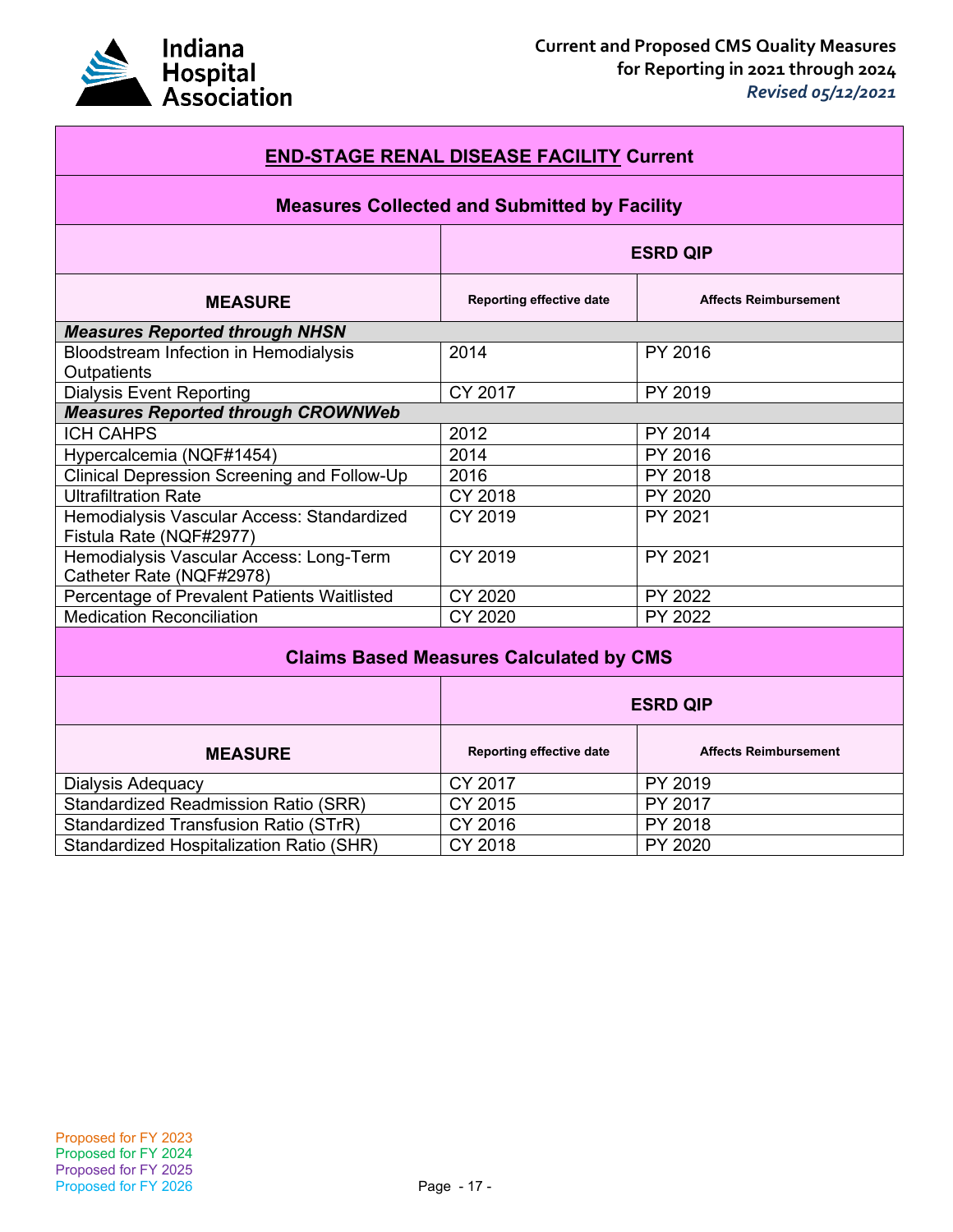

| <b>PPS - EXEMPT CANCER HOSPITALS Current</b>                                                                                |                                 |                                 |  |
|-----------------------------------------------------------------------------------------------------------------------------|---------------------------------|---------------------------------|--|
| <b>Measures Collected and Submitted by Facility</b>                                                                         |                                 |                                 |  |
|                                                                                                                             | <b>PCHQR Program</b>            |                                 |  |
| <b>MEASURE</b>                                                                                                              | <b>Reporting effective date</b> | <b>Effective Program Yeas</b>   |  |
| Oncology: Plan of Care for Pain                                                                                             | Jan 2015                        | FY 2016<br>Remove after FY 2023 |  |
| External Beam Radiotherapy for Bone<br>Metastases                                                                           | Jan 2015                        | FY 2017<br>Remove after FY 2021 |  |
| <b>Patients' Experience of Care</b>                                                                                         |                                 |                                 |  |
| <b>HCAHPS</b> survey                                                                                                        | April 2014                      | FY 2016                         |  |
| <b>Healthcare Associated Infections Reported through NHSN</b>                                                               |                                 |                                 |  |
| <b>Catheter Associated Urinary Tract Infection</b>                                                                          | Jan 2013                        | FY 2014                         |  |
| <b>Central Line Associated Bloodstream Infection</b>                                                                        | Jan 2013                        | FY 2014                         |  |
| <b>Surgical Site Infection</b>                                                                                              | Jan 2014                        | FY 2015                         |  |
| Facility-wide Inpatient Hospital-onset<br>Clostridium difficile Infection (CDI) Outcome<br>Measure                          | Jan 2016                        | FY 2018                         |  |
| Facility-wide Inpatient Hospital-onset Methicillin-<br>resistant Staphylococcus aureus (MRSA)<br>Bacteremia Outcome Measure | Jan 2016                        | FY 2018                         |  |
| Influenza Vaccination Coverage Among<br><b>Healthcare Personnel</b>                                                         | Oct 2016                        | FY 2018                         |  |
| <b>COVID-19 Vaccination Coverage among</b><br><b>Healthcare Personnel</b>                                                   | Oct 2021                        | <b>FY2023</b>                   |  |